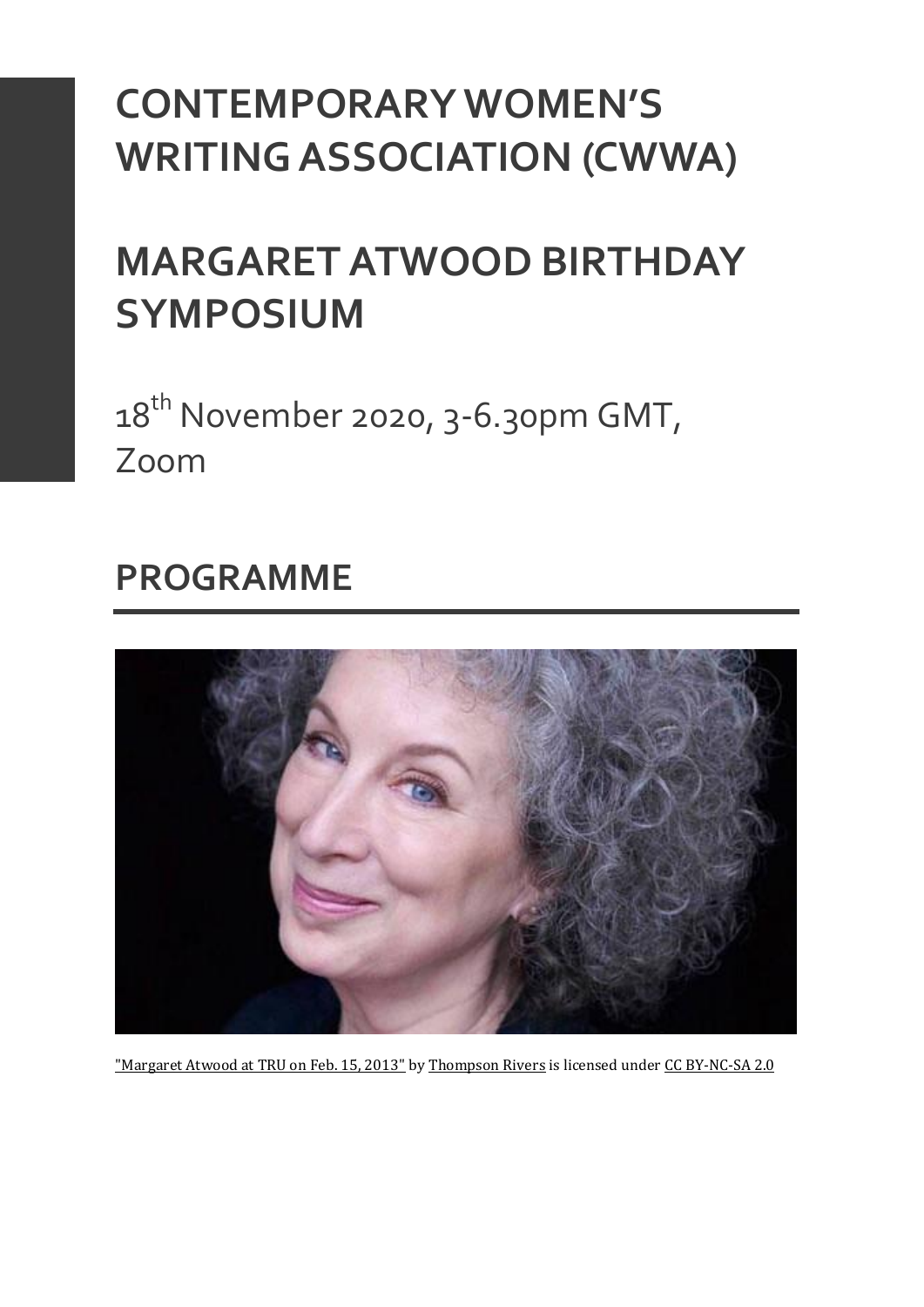#### **3.00pm Welcome and Zoom housekeeping**

### **3.10pm Dr Fiona Tolan (***Liverpool John Moores University, U.K.***) 'Twenty-first Century Gileads: Feminist Dystopian Fiction after Atwood'**

35 years after its publication, Margaret Atwood's *The Handmaid's Tale* is more relevant and more urgent than ever. In this paper, I return to Atwood's modern classic and examine its influence and legacies in contemporary feminist dystopian writing. With some examination of Charlotte Wood's *The Natural Way of Things* (2015) and Sophie Mackintosh's *The Water Cure* (2018), I consider how Atwood's secondwave feminist concerns around liberty, sisterhood, bodily autonomy and resistance to the patriarchy are re-imagined in the twenty-first century by a later generation of "post-feminist" women writers. Atwood's novel casts a long shadow. Like Atwood, Wood and Mackintosh place their female protagonists in a largely femaledominated space that is nevertheless delimited by the logics of patriarchy, and they explore the manner in which women can perpetuate the violence of patriarchal systems, even in the absence of men. By reading these three texts together, and alongside *The Testaments* (2019)—Atwood's own twenty-first century return to Gilead—I examine how women writers use dystopian narratives to explore contemporary feminist politics and to expose contemporary anxieties around the accretion and erosion of women's rights.

**4.00pm Break**

#### **4.05pm Professor Gina Wisker (***University of Brighton***)**

CFP: New Companion to Margaret Atwood

**4.10pm Dr. Alice Ridout (***Algoma University, Canada***)**

#### **'Margaret Atwood's** *The Handmaid's Tale* **and** *The Heart Goes Last***'**

Dr. Alice Ridout's talk for the Contemporary Women's Writing Association, Margaret Atwood Mini Birthday Symposium is entitled "Revisiting the wellness imperative and the quantified self in end times: Margaret Atwood's *The Handmaid's Tale* and *The Heart Goes Last*." This talk is part of a larger study Alice is currently undertaking to explore wellness in contemporary women's writing. Her talk will explore the relationship between personal wellness and the public good in these two dystopian and apocalyptic novels by Margaret Atwood. This analysis is informed by what we have learned during this COVID-19 pandemic in which health has very much become public and under surveillance. It also asks how gender complicates the intersection of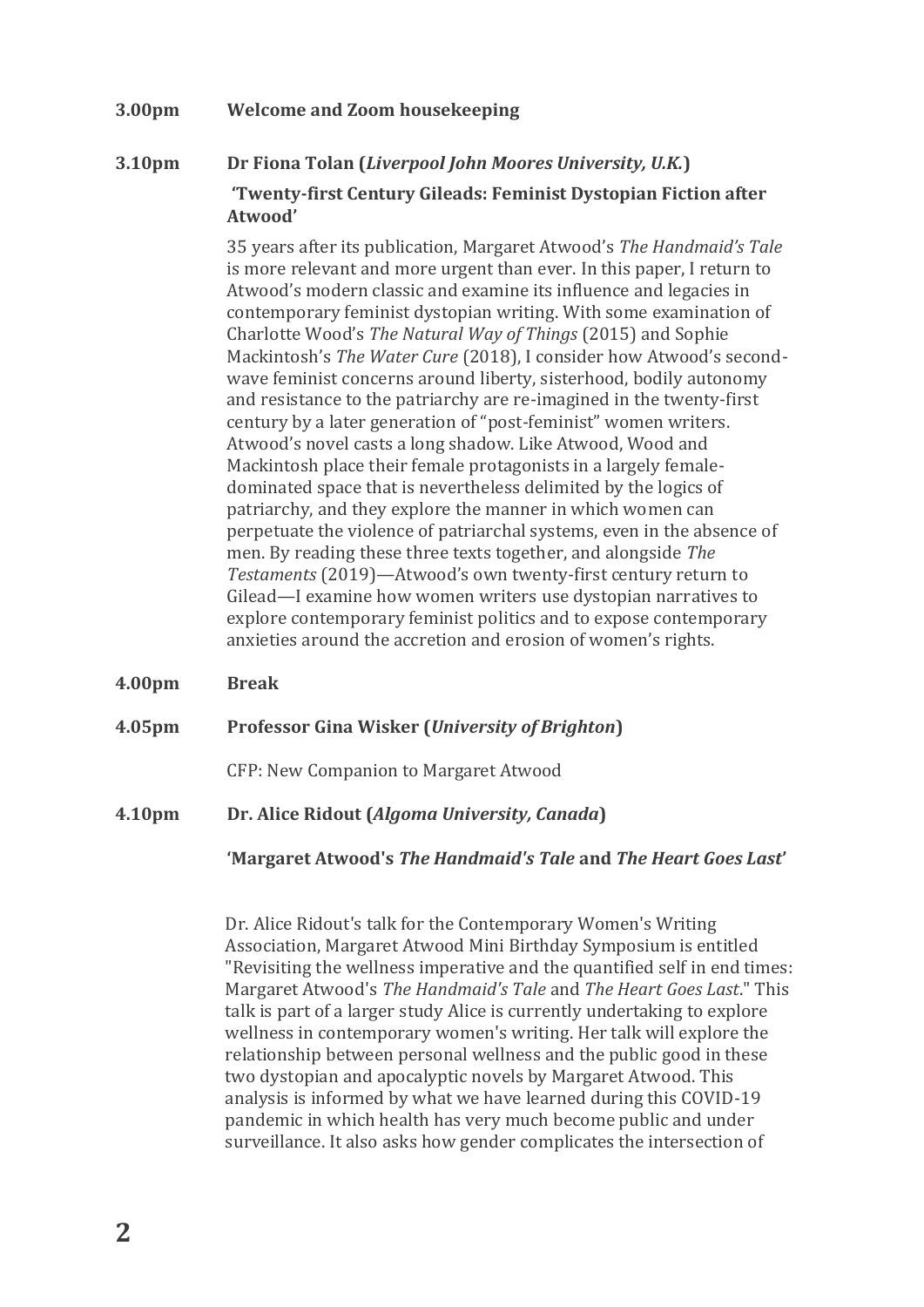surveillance and wellness. On the one hand, women's bodies have been notoriously put under surveillance for the purposes of policing women's sexuality and agency. On the other hand, women's bodies are woefully under-studied and much widely-accepted medical knowledge has been based on studies only of men. How does Atwood help us think through this paradox of the simultaneous hyper-visibility and invisibility of women's bodies in *The Handmaid's Tale* and *The Heart Goes Last*?

**5.00pm Break**

**5.10pm Postgraduate and Early Career Researcher Showcase**

**Chair: Dr Mariana Thomas (***University of Southampton***)**

**Laura-Jane Devanny (***University of Northampton***)**

**'The Possibilities and Pitfalls of the Literal 'Post'human: Atwood's Paradice Project'**

The concept of the posthuman is a fascination within contemporary culture, with the various impacts of technological and scientific advances giving way to questions about the type of subject that will inherit and inhabit the consequences of these developments. This talk will examine how Margaret Atwood utilises speculative fiction as a site of critical engagement in her MaddAddam trilogy to interrogate the social consequences of projected technologies through her depiction of the Crakers. As a literal embodiment of the posthuman, the Crakers address some of the more urgent questions posed by the intersection between the posthuman and feminist theory, particularly the possibilities of changing embodiment and genetic engineering. Considering how the posthuman is constructed and imagined reveals whether Atwood positions the Crakers as a symbol of hope for the future of humankind, or merely as the logical conclusion of an unquestioned corporate and commercial ethos.

#### **Melanie Graham (***University of Lancaster***)**

#### **Everyone Else: Violated Women as "Other" in Atwood's poetry**

With the success of Hulu's cinematic version of *The Handmaid's Tale*, Margaret Atwood has become a mainstream pop culture icon and her critical feminist lens celebrated around the world. But Atwood, the poet, is less known. This lightening talk will examine Atwood's poems 'Christmas Carols' and 'Half-Hanged Mary', two culturally relevant works that illustrate women's experiences of patriarchal violence, both as victim and observer. I will address how the work challenges female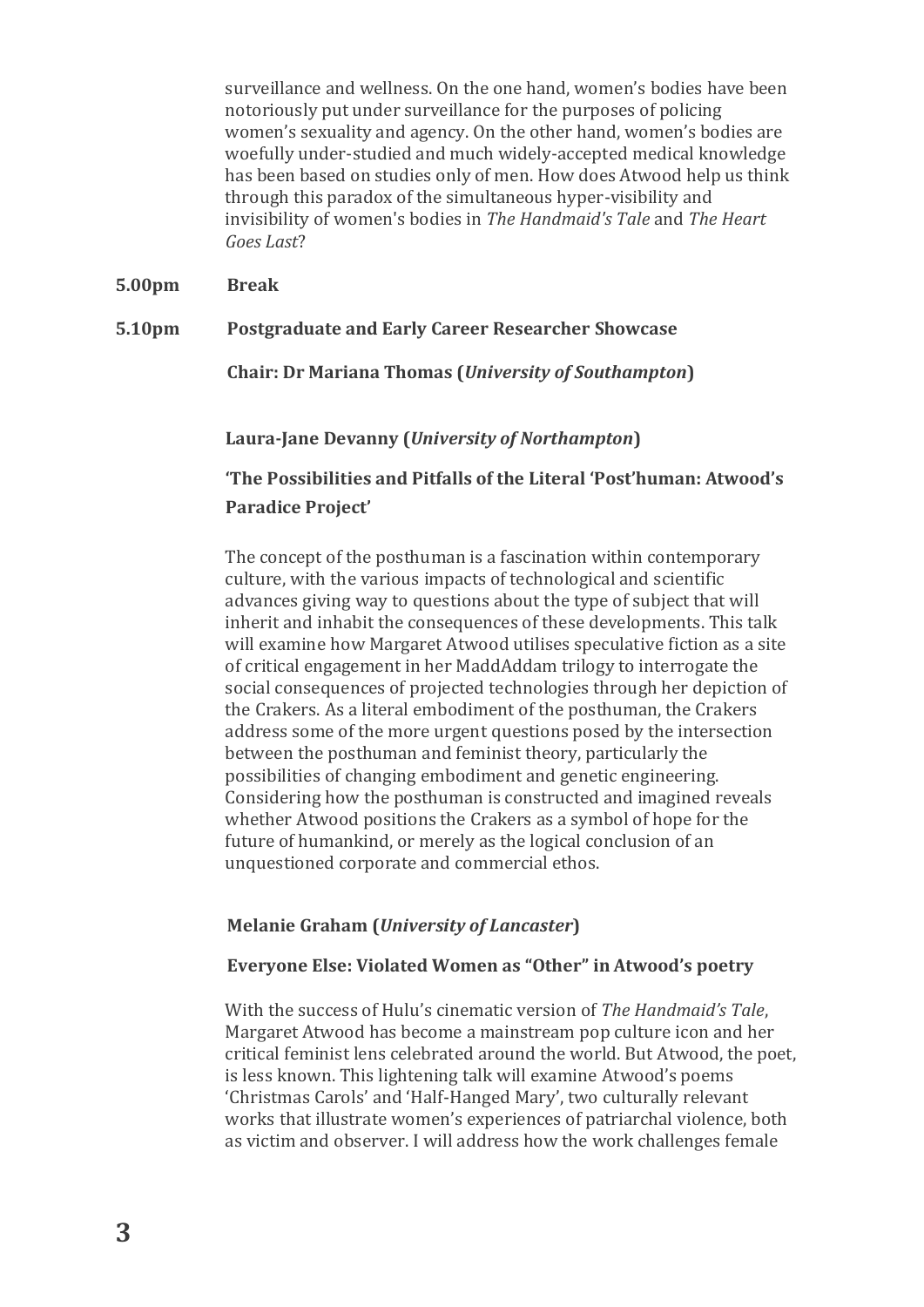stereotypes of pregnancy and autonomy, and how violence within the poems works to separate women when used as a tool for both oppression and self-liberation.

#### **Sonakshi Srivastava (***University of Delhi***)**

#### **'Corpo(reality) in the Select Novels of Margaret Atwood'**

"The body must be regarded as a site of social, political, cultural and geographical inscriptions, production or constitution. The body is not opposed to culture, a resistant throwback to a natural past; it is itself a cultural, the cultural product" (Elizabeth Grosz).

The female body functions as the sight and site of patriarchal negotiations of power. In Margret Atwood's novels, *Bodily Harm*, and *The Edible Woman*, it is precisely the bodies of the female protagonists which function as the locus of contesting power relations, regulated through diet and surveillance. The aim of the paper is to take into consideration the function of body – the corpo(real)ized entity of existential anxieties in the novels by placing them primarily in conversation with the works of Elizabeth Grosz, and Julia Kristeva, so as to delineate the question of being, and the existence of being and the self in the novels.

#### **Tahera Zobaida Maliha (***Independent University, Bangladesh***)**

### **The intertwined relationship between women and economy based on** *The Handmaid's Tale*

Woman, the second sex, has been suppressed and oppressed from time immemorial. In Christianity, Islam, or even Greek mythologies, women are portrayed as deceitful, shameful, manipulative, and a scourge to man. Following such beliefs, the patriarchal society has been created where women are the subordinates to their male counterparts. In prolific novelist, Margaret Atwood's classic dystopian novel, *The Handmaid's Tale* (1996), all the tropes that patriarchy has at its command have been exercised to oppress Gilead's women with the suppression of their economic power capturing the center space. How the economy can change, affect, and shape women's lives is very intricately depicted in the novel. Using Marxist feminist theory and materialist feminism, Atwood's famous novel and the Hulu Television series (2017-2019) by the same title will be evaluated to identify the formidable strength of the economy in the oppression of women that works towards relegating women as mere commodities.

#### **Jade Hinchliffe (***The University of Hull***)**

**'Atwood's Impact on Contemporary Women's Dystopian Fiction and Surveillance Studies'**